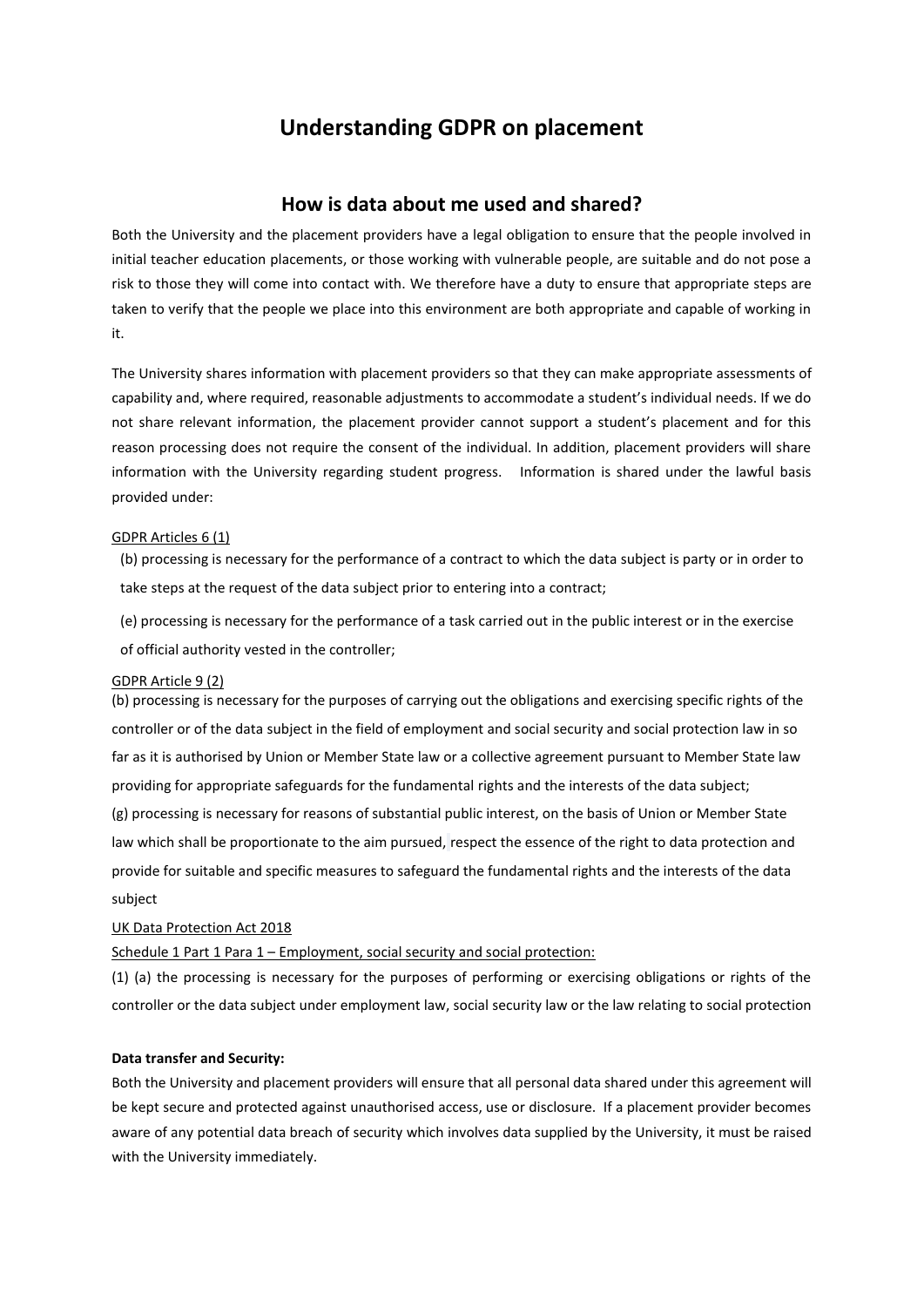### **Restrictions on the use of information:**

The student personal data provided by the University to placement providers shall only be used for the purposes set out in this agreement. Student personal data shall not be passed to any third party by the provider or placement provider unless permitted by Data Protection legislation. The University will use personal data provided by the placement provider only for the purposes outlined in this agreement.

**Both parties are responsible for complying with Data Protection legislation, including ensuring that all staff who have access to personal data are fully aware of the Data Protection principles.**

### **Student Data Protection rights:**

The university and placement provider are responsible for complying with the rights of students under applicable Data Protection legislation.

### **Retention of Information:**

Personal data must only be kept for the length of time necessary to perform the processing for which it was collected. This applies to both electronic and non-electronic personal data. The University and placement provider will ensure that the student personal data specified in this agreement is destroyed once no longer needed.

## **Trainee access to and use of school data whilst on placement**

All trainees will require access to personal pupil information whilst they are on placement. Trainees should be provided only with personal information that is relevant to their role as a trainee teacher within the class/es in which they are placed or to a specific assessment/task relevant to their training.

This information may include-

- Pupil progress records
- Medical and personal information

All schools must ensure that trainees are familiar with school GDPR policies.

## **Data Handling Advice for Trainees**

### **THINK**

Before you work with or use data think:

- What will I do with the data; will I be sharing it and where will it be kept? Does it need to be kept?
- How will I keep it safe? Don't leave information lying around. If away from your workspace, lock or shut down your computer and ensure hardcopy documents are not left out for others to see.

## **CHECK**

Before you use, send by email or print information of any kind be clear about:

- Whether individuals who provided the data given their consent for it to be shared;
- How it will be used:
- Who will be able to access it or use it;
- Who it is going to and are they authorised to see it. If given in person check the recipient's ID;
- Whether any information is sensitive and should not be shared.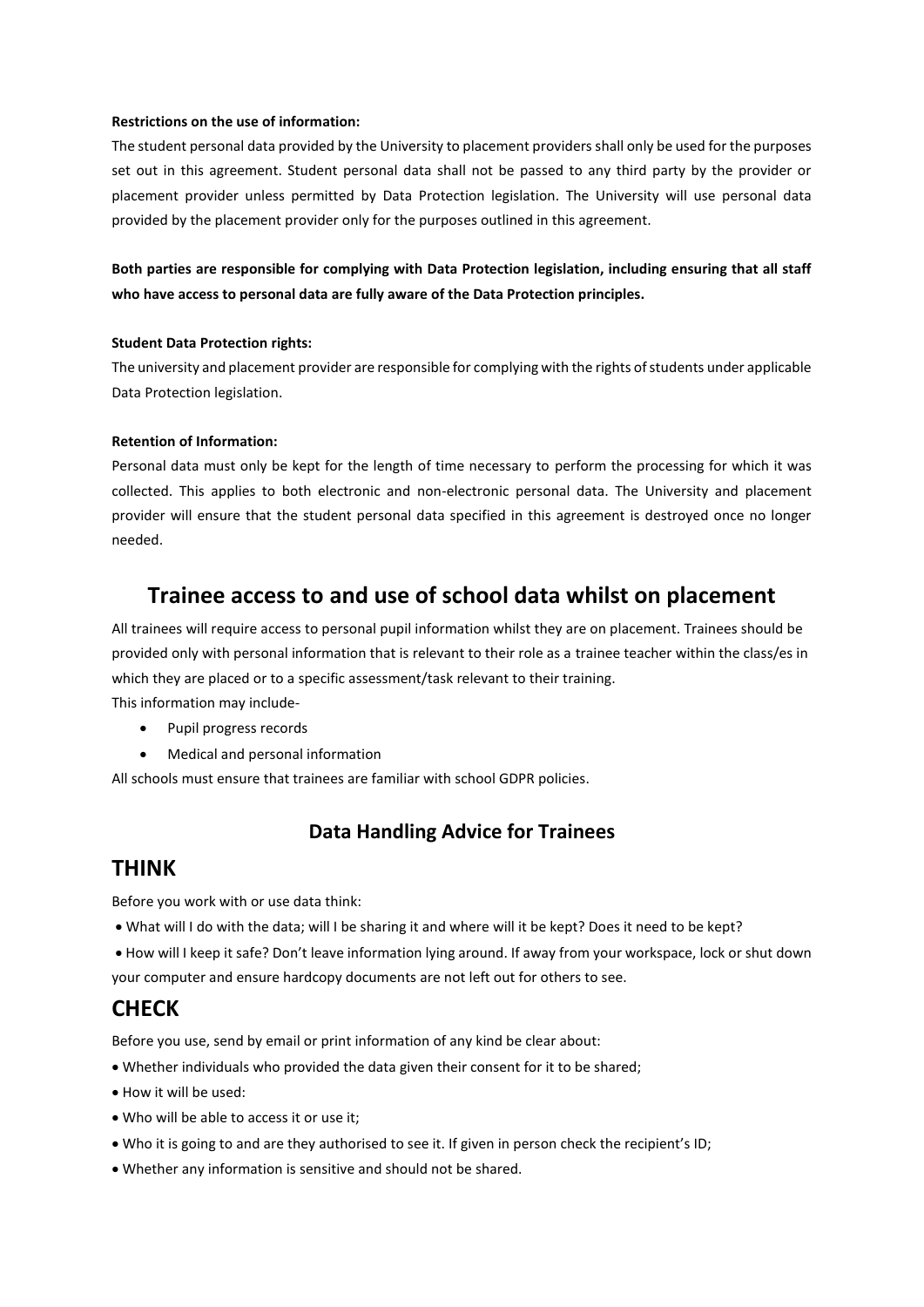# **SECURE & SHARE**

• Secure data or use passwords/encryption (inc. for portable drives & mobile devices).

• Avoid keeping individual passwords in places where others can see or get access to these. •

Take extra care when dealing with information that is confidential, sensitive or has copyright protection. If you are ever in any doubt do not share it.

• For storing your own data using online/cloud storage be careful. It is an offence to share data outside of the EEA without permitted safeguards. If you are in doubt do not use these services.

Emailing documents:

• Double check that email addresses are correct before sending, check any attachments/links before pressing send; • Avoid sharing high/risk or confidential information e.g. personal data about individuals. When you receive an email with personal data, don't share it unless you have permission/it is required for work purposes;

• Where possible avoid emailing documents as attachments. If unavoidable ensure confidential documents sent are password protected/encrypted;

• Never email a password in the same email/message as the password protected document.

# **DISPOSE**

Dispose of any information that you hold:

- Where the original purpose it was intended or used for has gone;
- When it is no longer needed.

This includes:

- Information stored on old equipment no longer used e.g. PC, laptop, tablet, mobile, etc.;
- Paper records with sensitive information (use a shredder or confidential waste bin);
- Old emails stored in your inbox.

### **Be Aware**

Personal Information

• Always treat personal information with the utmost of care. Follow the policies of your school/setting

• Individuals can request all information held on them by an organisation for free, including any emails in which they are discussed. Always think carefully about what you write down/email.

• When uploading information to your e-Portfolio (PebblePad) avoid including personal information and data related to pupils. Take care when sharing the e-Portfolio link.

*High Risk Data High risk/confidential information can be in the following forms:*

• Printed – e.g. lists with names and/or addresses and phone numbers; purchase orders; CVs.

• Electronic – e.g. data/mailing lists with names, addresses and/or phone numbers; student record information.

# **In the event of a data breach:**

# **Please contact the university immediately if:**

• a school/trainee believes that there has been a breach of data regarding personal information held by the school about a trainee on placement,